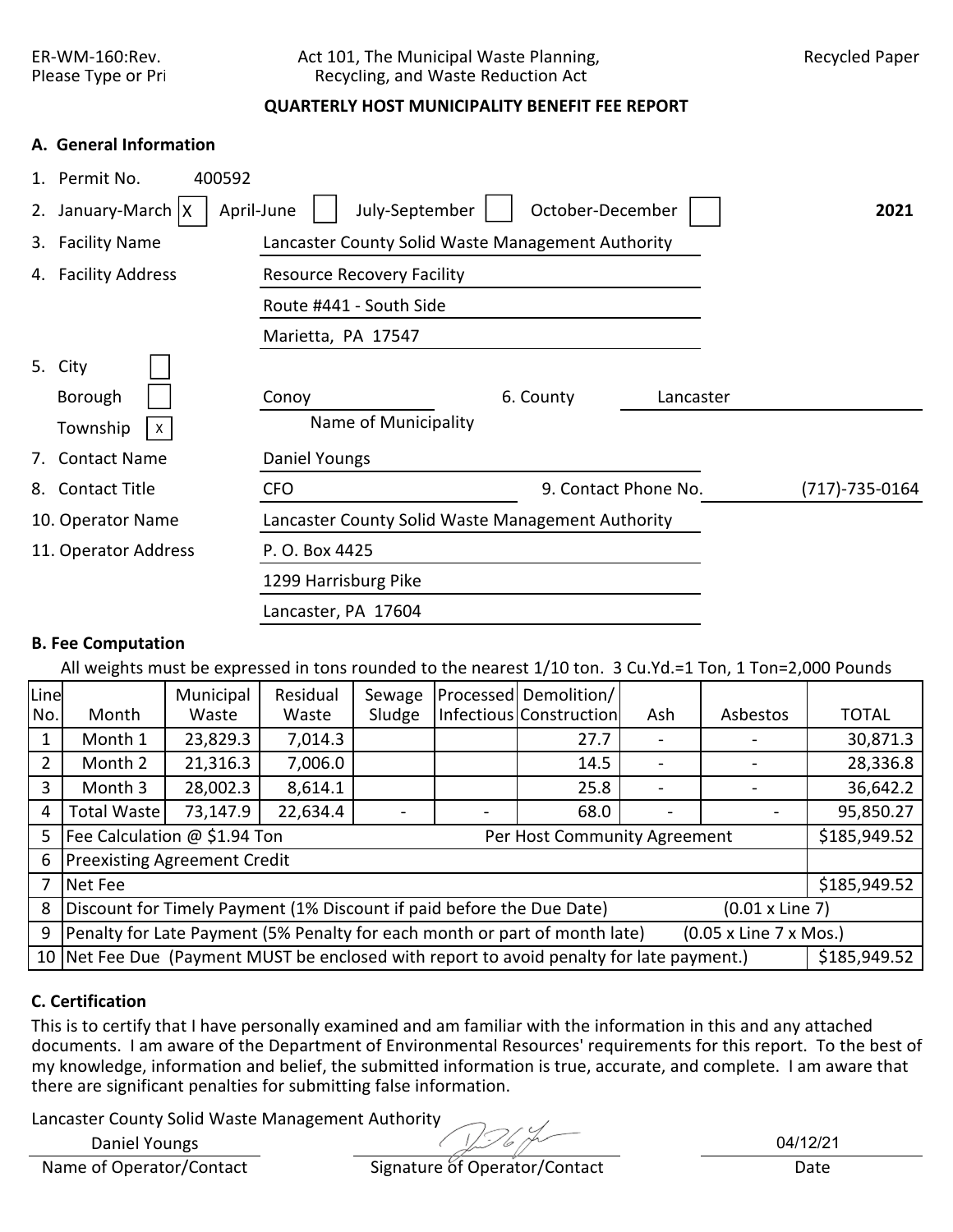

### **Municipal Waste Landfill and Resource Recovery Quarterly Operations and Recycling Fee Report**

Report generated On : 04/12/2021 17:09:58PM

Page 1 of 10

#### **A. General Information**

- 1. Permit No. : 400592
- 2. Quarter : January-March
- 3. Year : 2021
- 4. Facility Information Change Indicator : No
- 5. Facility Name : LCSWMA Resource Facility

6. Facility Mailing Address : 1299 Harrisburg Pike, PO Box 4425, Lancaster, PA 17547

- 7. Host Municipality :
- 8. County : LANCASTER
- 9. Facility Contact Name : Aaron Cutarelli

10. Phone No. : 717-874-4435

|                |                                                                                                          |                               |                        |        |                                           | B <sub>11</sub> Recycling Fee Computation (check payable to Recycling Eynd) Express all <u>weights</u> in tons rounded to nearest ONE <sub>T En</sub> y Haton, (1), 3 Cu. Yd <sub>AUI</sub> Ton, 1 Ton 52,000 pounds. |                  |                  | Total            |
|----------------|----------------------------------------------------------------------------------------------------------|-------------------------------|------------------------|--------|-------------------------------------------|-----------------------------------------------------------------------------------------------------------------------------------------------------------------------------------------------------------------------|------------------|------------------|------------------|
| No.            |                                                                                                          | <b>Waste Weight</b><br>(tons) | Waste Weight<br>(tons) | (tons) | Sludge Weight Infectious Weight<br>(tons) | <b>Construction Weight</b><br>(tons)                                                                                                                                                                                  | Weight<br>(tons) | Weight<br>(tons) | Weight<br>(tons) |
|                | January                                                                                                  | 23,829.3                      | 7,014.5                | 0.0    | 0.0                                       | 27.7                                                                                                                                                                                                                  | 0.0              | 0.0              | 30,871.5         |
| $\overline{c}$ | February                                                                                                 | 21,316.3                      | 7,006.5                | 0.0    | $0.0\,$                                   | 14.5                                                                                                                                                                                                                  | 0.0              | 0.0              | 28,337.3         |
| 3              | March                                                                                                    | 28,002.2                      | 8,614.1                | 0.0    | 0.0                                       | 25.8                                                                                                                                                                                                                  | 0.0              | 0.0              | 36,642.1         |
| $\overline{4}$ | Total                                                                                                    | 73,147.8                      | 22,635.1               | 0.0    | 0.0                                       | 68.0                                                                                                                                                                                                                  | 0.0              | 0.0              | 95,850.9         |
| 5              | Nonprocessible Waste (Resource Recovery Facilities); Process Residue or ADC (Landfills) (Tons)           |                               |                        |        |                                           |                                                                                                                                                                                                                       |                  |                  | 77.1             |
| 6              | Net Waste (Tons)                                                                                         |                               |                        |        |                                           |                                                                                                                                                                                                                       |                  |                  | 95,773.8         |
| $\tau$         | Fee Calculation @\$2.00/Ton $(\$2.00*$ Line 6)                                                           |                               |                        |        |                                           |                                                                                                                                                                                                                       |                  |                  | 191,547.60       |
| 8              | Discount for Timely Payment $(1.00\%$ Discount if paid before the Due Date) $(0.01 * Line 7)$            |                               |                        |        |                                           |                                                                                                                                                                                                                       |                  |                  | 1,915.48         |
| 9              | Penalty for Late payment (5.00% Penalty for each month or part of month late) (0.05 $*$ line 7 $*$ Mos.) |                               |                        |        |                                           |                                                                                                                                                                                                                       |                  |                  | 0.00             |
| 10             | Credit from Previous Overpayment (attach documentation to paper submission)                              |                               |                        |        |                                           |                                                                                                                                                                                                                       |                  |                  | 0.00             |
| 11             | Net Fee Due (Payment MUST be enclosed with report to avoid penalty for late payment.)                    |                               |                        |        |                                           |                                                                                                                                                                                                                       |                  |                  | 189,632.12       |
|                |                                                                                                          |                               |                        |        |                                           |                                                                                                                                                                                                                       |                  |                  |                  |

**C. Environmental Stewardship Fee Computation (landfills only; check payable to Environmental Stewardship Fund)**

N/A Tons (from Line 4 TOTAL)  $*$  \$ 0.25/ton = \$ N/A due.

#### **D. Disposal Fee Computation (landfills only; check payable to Environmental Stewardship Fund)**

N/A Tons (from Line 4 TOTAL) , minus N/A Tons ash and nonprocessible waste from RRF used as ADC, minus N/A Tons hazardous waste converted to nonhazardous \* \$4.00/ton = \$ N/A due.

#### **E. Certification**

This is to certify that I have personally examined and am familiar with the information in this and any attached documents. To the best of my knowledge, information and belief, the submitted information is true, accurate a

**Name of Authorized Representative (Print) Signature of Authorized Representative Date (mm/dd/yy)**

Daniel Youngs 04/12/21  $\sqrt{2}$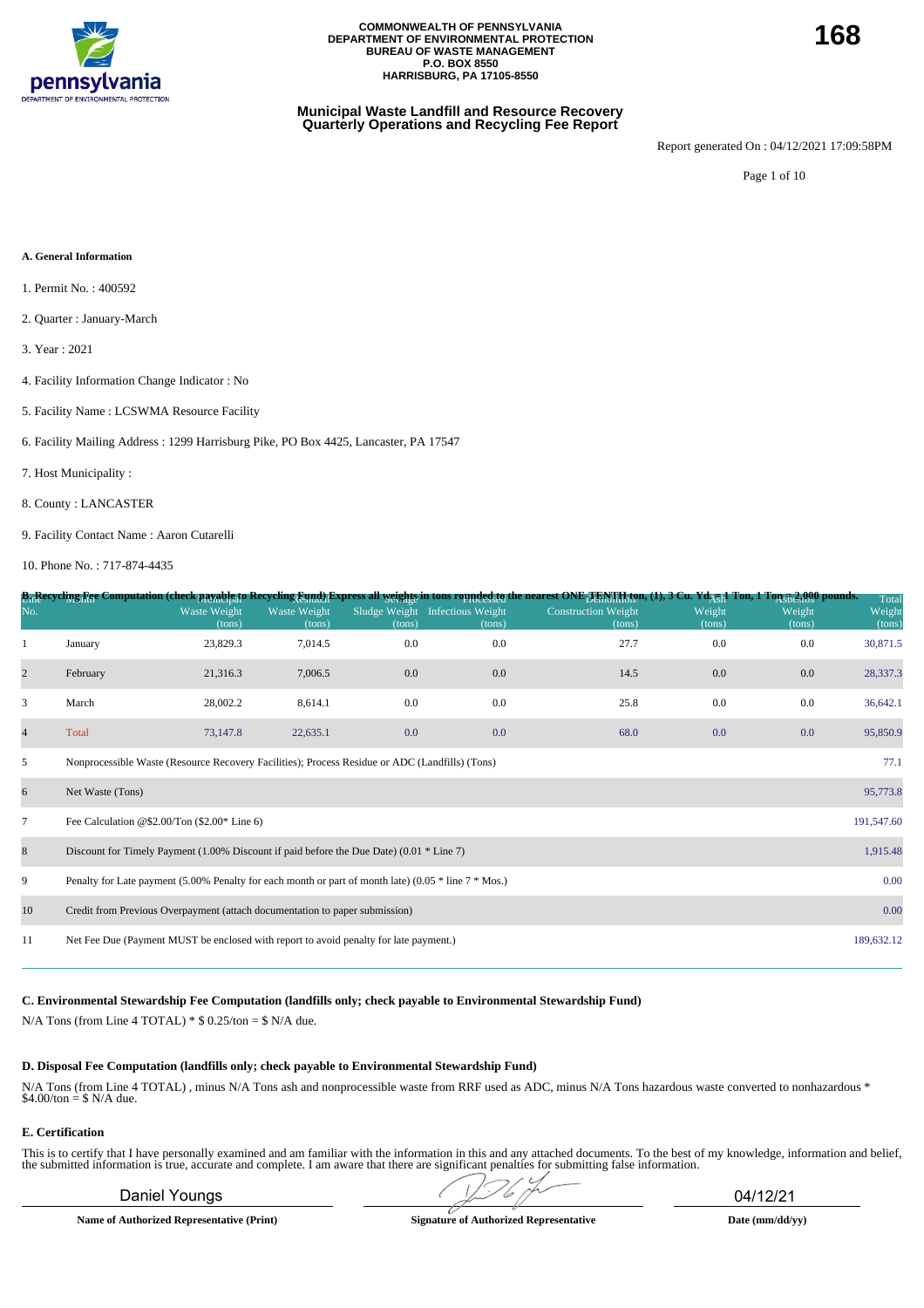

#### **Municipal Waste Landfill and Resource Recovery Quarterly Operations and Recycling Fee Report**

Report generated On : 04/12/2021 17:09:58PM

Page 2 of 10

#### **A. General Information**

1. Permit No. : 400592

2. Month : January

3. Year : 2021

4. Page : 1

5. Number of Days of Operation : 21

### **B. Monthly Operations Report**

Complete at least one worksheet for each month in quarter. Complete one line for each county within Pennsylvania from which you received waste and one line for<br>each state from which you received waste. Continue on addition

| Line<br>No.     | PA County Code<br>or State Abbrev.<br>If Out of State | Municipal<br>Waste Weight<br>(tons) | Residual<br>Waste Weight<br>(tons) | Sewage<br>(tons) | Processed<br>Sludge Weight Infectious Weight<br>(tons) | Demolition/<br><b>Construction Weight</b><br>(tons) | Ash<br>Weight<br>(tons) | <b>Asbestos</b><br>Weight<br>(tons) | Total<br>Weight<br>(tons) |
|-----------------|-------------------------------------------------------|-------------------------------------|------------------------------------|------------------|--------------------------------------------------------|-----------------------------------------------------|-------------------------|-------------------------------------|---------------------------|
| $\mathbf{1}$    | 06                                                    | $0.0\,$                             | 34.3                               | 0.0              | 0.0                                                    | $0.0\,$                                             | 0.0                     | 0.0                                 | 34.3                      |
| $\overline{2}$  | 07                                                    | 0.0                                 | 5.4                                | 0.0              | 0.0                                                    | 0.0                                                 | 0.0                     | 0.0                                 | 5.4                       |
| $\overline{3}$  | 09                                                    | 0.0                                 | 169.0                              | 0.0              | 0.0                                                    | 0.0                                                 | 0.0                     | 0.0                                 | 169.0                     |
| $\overline{4}$  | 11                                                    | 0.0                                 | 10.2                               | 0.0              | 0.0                                                    | 0.0                                                 | 0.0                     | 0.0                                 | 10.2                      |
| 5 <sup>5</sup>  | 15                                                    | 0.0                                 | 25.3                               | $0.0\,$          | $0.0\,$                                                | 0.0                                                 | $0.0\,$                 | 0.0                                 | 25.3                      |
| 6               | 18                                                    | 0.0                                 | 17.8                               | 0.0              | 0.0                                                    | 0.0                                                 | 0.0                     | 0.0                                 | 17.8                      |
| $7\phantom{.0}$ | 19                                                    | 0.0                                 | 5.2                                | 0.0              | 0.0                                                    | 0.0                                                 | 0.0                     | 0.0                                 | 5.2                       |
| 8               | 21                                                    | 36.6                                | 55.3                               | 0.0              | 0.0                                                    | 0.0                                                 | 0.0                     | 0.0                                 | 91.9                      |
| 9               | 22                                                    | 19.7                                | 332.6                              | 0.0              | 0.0                                                    | 0.0                                                 | 0.0                     | 0.0                                 | 352.3                     |
| 10              | DE                                                    | $0.0\,$                             | 86.6                               | 0.0              | 0.0                                                    | 0.0                                                 | $0.0\,$                 | 0.0                                 | 86.6                      |
| 11              | $\mathop{\rm FL}\nolimits$                            | 0.0                                 | 16.6                               | 0.0              | 0.0                                                    | 0.0                                                 | $0.0\,$                 | 0.0                                 | 16.6                      |
| 12              | 36                                                    | 23,761.2                            | 4,221.9                            | 0.0              | $0.0\,$                                                | 27.7                                                | 0.0                     | 0.0                                 | 28,010.8                  |

**168W**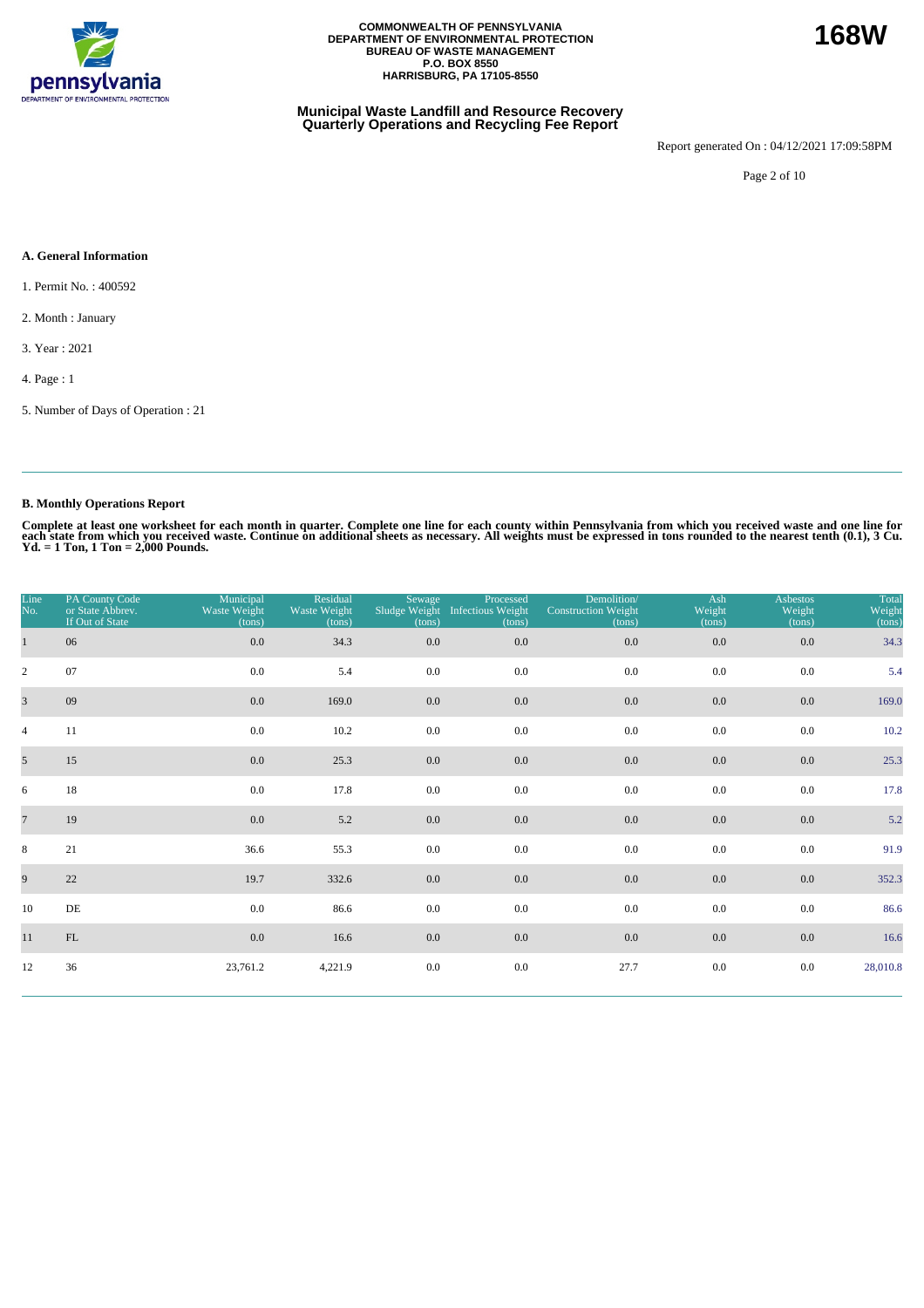

#### **Municipal Waste Landfill and Resource Recovery Quarterly Operations and Recycling Fee Report**

Report generated On : 04/12/2021 17:09:58PM

Page 3 of 10

#### **A. General Information**

- 1. Permit No. : 400592
- 2. Month : January
- 3. Year : 2021
- 4. Page : 2
- 5. Number of Days of Operation : 21

### **B. Monthly Operations Report**

Complete at least one worksheet for each month in quarter. Complete one line for each county within Pennsylvania from which you received waste and one line for<br>each state from which you received waste. Continue on addition

| Line<br>No.     | PA County Code<br>or State Abbrev.<br>If Out of State | Municipal<br>Waste Weight<br>(tons) | Residual<br>Waste Weight<br>(tons) | Sewage<br>Sludge Weight<br>(tons) | Processed<br>Infectious Weight<br>(tons) | Demolition/<br><b>Construction Weight</b><br>(tons) | Ash<br>Weight<br>(tons) | <b>Asbestos</b><br>Weight<br>(tons) | Total<br>Weight<br>(tons) |
|-----------------|-------------------------------------------------------|-------------------------------------|------------------------------------|-----------------------------------|------------------------------------------|-----------------------------------------------------|-------------------------|-------------------------------------|---------------------------|
| $\mathbf{1}$    | $38\,$                                                | $0.0\,$                             | 379.2                              | 0.0                               | 0.0                                      | 0.0                                                 | 0.0                     | 0.0                                 | 379.2                     |
| $\overline{2}$  | 39                                                    | $0.0\,$                             | 559.0                              | 0.0                               | 0.0                                      | 0.0                                                 | 0.0                     | 0.0                                 | 559.0                     |
| $\overline{3}$  | 40                                                    | 0.0                                 | 99.4                               | 0.0                               | 0.0                                      | 0.0                                                 | 0.0                     | 0.0                                 | 99.4                      |
| $\overline{4}$  | 45                                                    | $0.0\,$                             | 30.3                               | 0.0                               | 0.0                                      | 0.0                                                 | 0.0                     | 0.0                                 | 30.3                      |
| 5 <sup>5</sup>  | 46                                                    | 11.8                                | 53.9                               | $0.0\,$                           | $0.0\,$                                  | 0.0                                                 | $0.0\,$                 | 0.0                                 | 65.7                      |
| 6               | $\mathbf{N}\mathbf{J}$                                | $0.0\,$                             | 74.6                               | 0.0                               | 0.0                                      | 0.0                                                 | 0.0                     | 0.0                                 | 74.6                      |
| $7\phantom{.0}$ | $\ensuremath{\text{NY}}$                              | 0.0                                 | 21.5                               | $0.0\,$                           | 0.0                                      | 0.0                                                 | 0.0                     | 0.0                                 | 21.5                      |
| 8               | $_{\mathrm{NC}}$                                      | 0.0                                 | 226.0                              | 0.0                               | 0.0                                      | 0.0                                                 | 0.0                     | 0.0                                 | 226.0                     |
| 9               | 49                                                    | 0.0                                 | 19.5                               | 0.0                               | 0.0                                      | $0.0\,$                                             | 0.0                     | 0.0                                 | 19.5                      |
| 10              | 51                                                    | 0.0                                 | 5.1                                | 0.0                               | 0.0                                      | 0.0                                                 | 0.0                     | 0.0                                 | 5.1                       |
| 11              | 54                                                    | 0.0                                 | 5.0                                | $0.0\,$                           | 0.0                                      | $0.0\,$                                             | 0.0                     | 0.0                                 | 5.0                       |
| 12              | 60                                                    | 0.0                                 | 6.6                                | $0.0\,$                           | $0.0\,$                                  | 0.0                                                 | 0.0                     | 0.0                                 | 6.6                       |

**168W**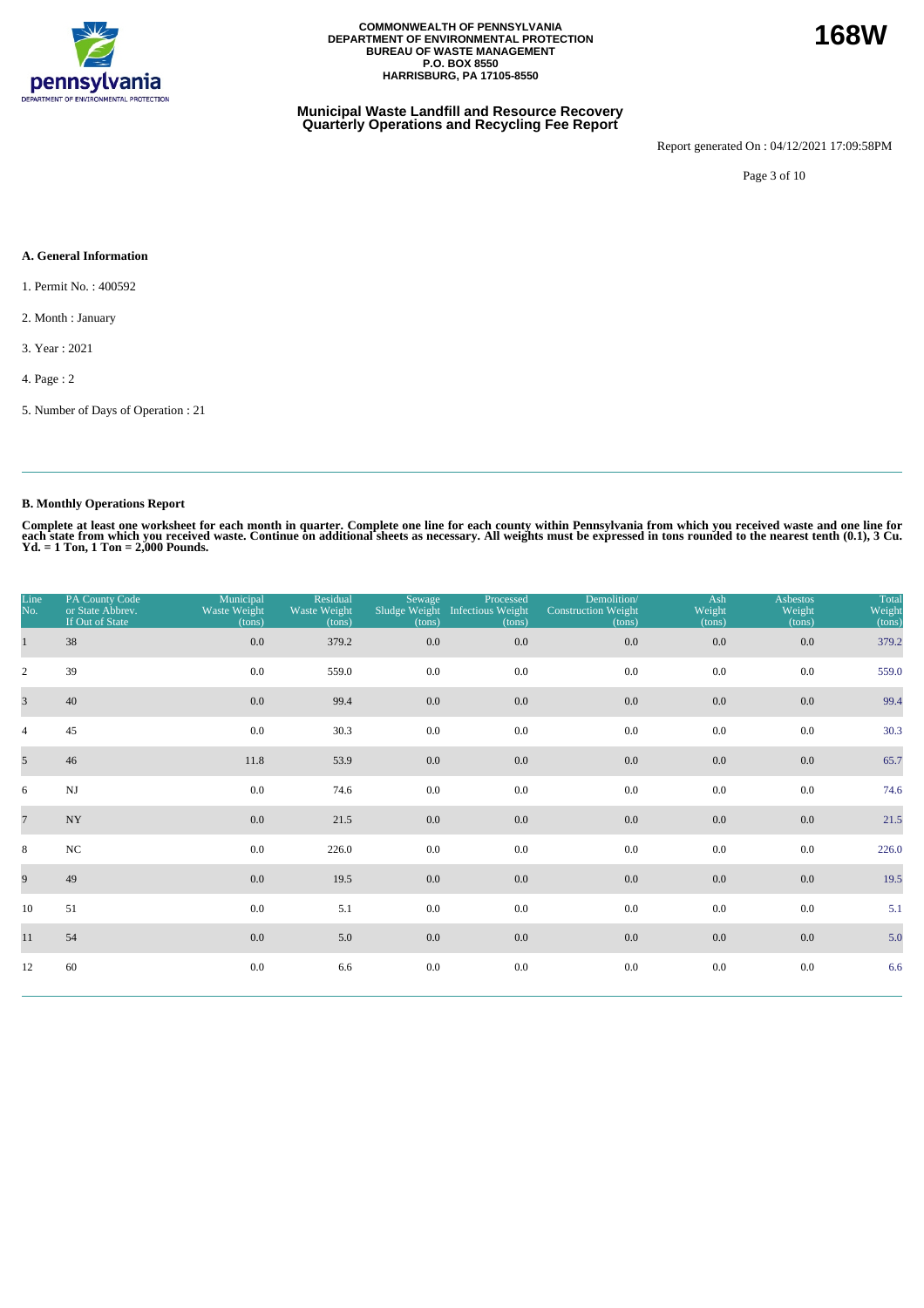

#### **Municipal Waste Landfill and Resource Recovery Quarterly Operations and Recycling Fee Report**

Report generated On : 04/12/2021 17:09:58PM

Page 4 of 10

### **A. General Information**

1. Permit No. : 400592

2. Month : January

3. Year : 2021

4. Page : 3

5. Number of Days of Operation : 21

### **B. Monthly Operations Report**

| Line<br>No.             | PA County Code<br>or State Abbrev.<br>If Out of State | Municipal<br>Waste Weight<br>(tons) | Residual<br>Waste Weight<br>(tons) | Sewage<br>Sludge Weight<br>(tons) | Processed<br><b>Infectious Weight</b><br>(tons) | Demolition/<br><b>Construction Weight</b><br>(tons) | Ash<br>Weight<br>(tons) | <b>Asbestos</b><br>Weight<br>(tons) | Total<br>Weight<br>(tons) |
|-------------------------|-------------------------------------------------------|-------------------------------------|------------------------------------|-----------------------------------|-------------------------------------------------|-----------------------------------------------------|-------------------------|-------------------------------------|---------------------------|
| $\mathbf{1}$            | 65                                                    | 0.0                                 | 1.5                                | 0.0                               | $0.0\,$                                         | 0.0                                                 | $0.0\,$                 | 0.0                                 | 1.5                       |
| $\overline{2}$          | 66                                                    | 0.0                                 | 418.6                              | 0.0                               | $0.0\,$                                         | 0.0                                                 | 0.0                     | 0.0                                 | 418.6                     |
| $\overline{\mathbf{3}}$ | 67                                                    | 0.0                                 | 134.1                              | 0.0                               | $0.0\,$                                         | 0.0                                                 | 0.0                     | 0.0                                 | 134.1                     |
| $\overline{4}$          |                                                       |                                     |                                    |                                   |                                                 |                                                     |                         |                                     |                           |
| $\mathfrak{S}$          |                                                       |                                     |                                    |                                   |                                                 |                                                     |                         |                                     |                           |
| 6                       |                                                       |                                     |                                    |                                   |                                                 |                                                     |                         |                                     |                           |
| $\overline{7}$          |                                                       |                                     |                                    |                                   |                                                 |                                                     |                         |                                     |                           |
| $\,8\,$                 |                                                       |                                     |                                    |                                   |                                                 |                                                     |                         |                                     |                           |
| 9                       |                                                       |                                     |                                    |                                   |                                                 |                                                     |                         |                                     |                           |
| 10                      |                                                       |                                     |                                    |                                   |                                                 |                                                     |                         |                                     |                           |
| $11\,$                  |                                                       |                                     |                                    |                                   |                                                 |                                                     |                         |                                     |                           |
| 12                      |                                                       |                                     |                                    |                                   |                                                 |                                                     |                         |                                     |                           |
| 13                      | <b>Monthly Total</b>                                  | 23,829.3                            | 7,014.5                            | 0.0                               | 0.0                                             | 27.7                                                | 0.0                     | 0.0                                 | 30,871.5                  |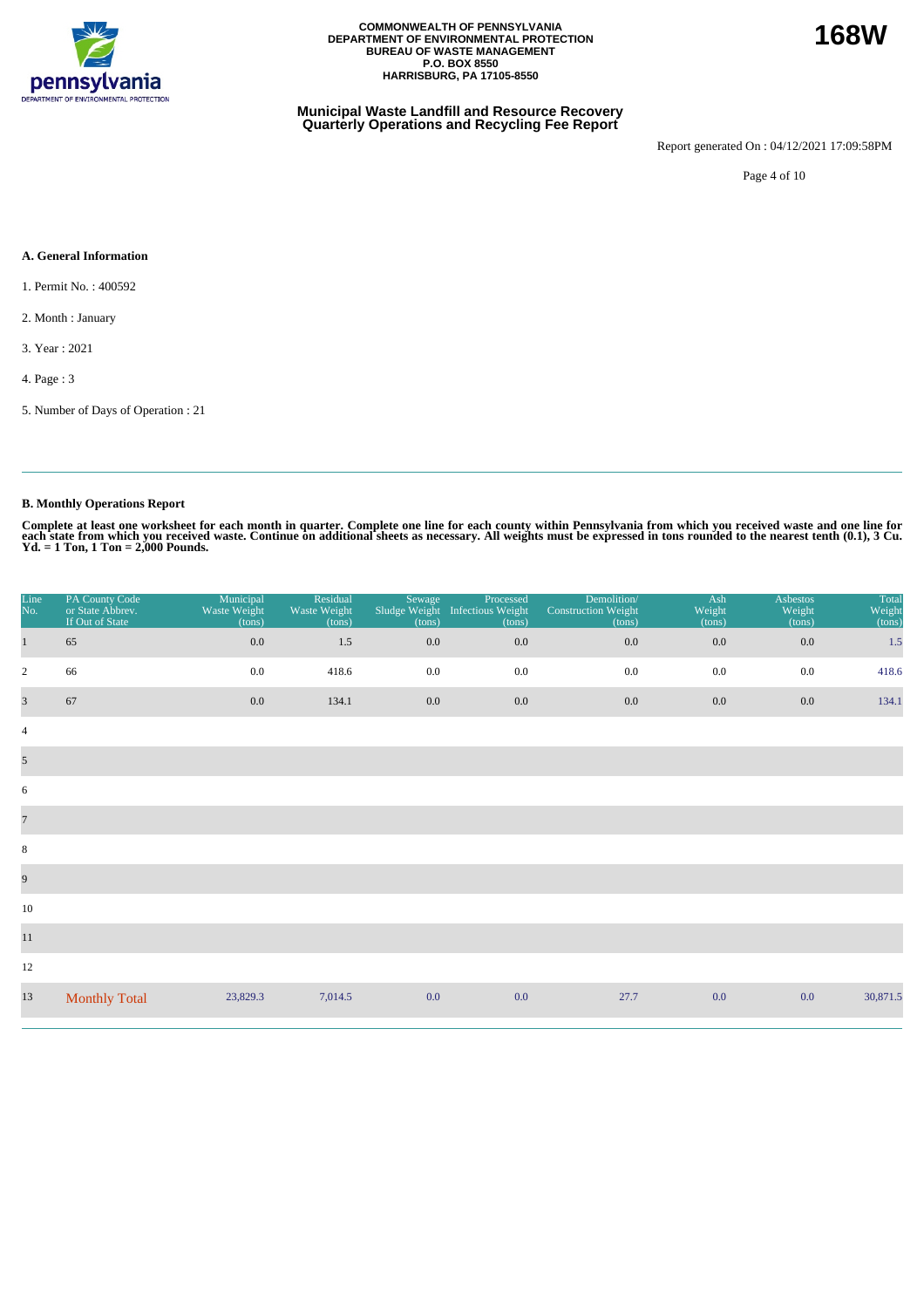

#### **Municipal Waste Landfill and Resource Recovery Quarterly Operations and Recycling Fee Report**

Report generated On : 04/12/2021 17:09:58PM

Page 5 of 10

#### **A. General Information**

- 1. Permit No. : 400592
- 2. Month : February
- 3. Year : 2021
- 4. Page : 4
- 5. Number of Days of Operation : 19

### **B. Monthly Operations Report**

| Line<br>No.    | PA County Code<br>or State Abbrev.<br>If Out of State | Municipal<br>Waste Weight<br>(tons) | Residual<br>Waste Weight<br>(tons) | Sewage<br>(tons) | Processed<br>Sludge Weight Infectious Weight<br>(tons) | Demolition/<br><b>Construction Weight</b><br>(tons) | Ash<br>Weight<br>(tons) | <b>Asbestos</b><br>Weight<br>(tons) | Total<br>Weight<br>(tons) |
|----------------|-------------------------------------------------------|-------------------------------------|------------------------------------|------------------|--------------------------------------------------------|-----------------------------------------------------|-------------------------|-------------------------------------|---------------------------|
|                | 06                                                    | 460.8                               | 58.4                               | 0.0              | 0.0                                                    | $0.0\,$                                             | 0.0                     | 0.0                                 | 519.2                     |
| $\overline{c}$ | 07                                                    | 0.0                                 | 4.1                                | 0.0              | 0.0                                                    | 0.0                                                 | 0.0                     | 0.0                                 | 4.1                       |
| $\overline{3}$ | 09                                                    | 0.0                                 | 139.7                              | 0.0              | 0.0                                                    | $0.0\,$                                             | 0.0                     | 0.0                                 | 139.7                     |
| $\overline{4}$ | 11                                                    | 0.0                                 | 9.4                                | 0.0              | 0.0                                                    | 0.0                                                 | 0.0                     | 0.0                                 | 9.4                       |
| 5 <sup>5</sup> | 15                                                    | 0.0                                 | 32.0                               | $0.0\,$          | 0.0                                                    | 0.0                                                 | 0.0                     | 0.0                                 | 32.0                      |
| 6              | 18                                                    | 0.0                                 | 13.8                               | 0.0              | 0.0                                                    | 0.0                                                 | 0.0                     | 0.0                                 | 13.8                      |
| $\overline{7}$ | 21                                                    | 27.4                                | 96.1                               | $0.0\,$          | 0.0                                                    | 0.0                                                 | 0.0                     | 0.0                                 | 123.5                     |
| 8              | 22                                                    | 0.0                                 | 305.0                              | 0.0              | 0.0                                                    | 0.0                                                 | 0.0                     | 0.0                                 | 305.0                     |
| 9              | DE                                                    | 0.0                                 | 123.9                              | $0.0\,$          | 0.0                                                    | 0.0                                                 | 0.0                     | 0.0                                 | 123.9                     |
| 10             | FL                                                    | 0.0                                 | 6.3                                | 0.0              | 0.0                                                    | 0.0                                                 | 0.0                     | 0.0                                 | 6.3                       |
| 11             | 36                                                    | 20,828.1                            | 4,312.7                            | $0.0\,$          | 0.0                                                    | 14.5                                                | 0.0                     | 0.0                                 | 25,155.3                  |
| 12             | 38                                                    | 0.0                                 | 402.6                              | 0.0              | $0.0\,$                                                | 0.0                                                 | 0.0                     | 0.0                                 | 402.6                     |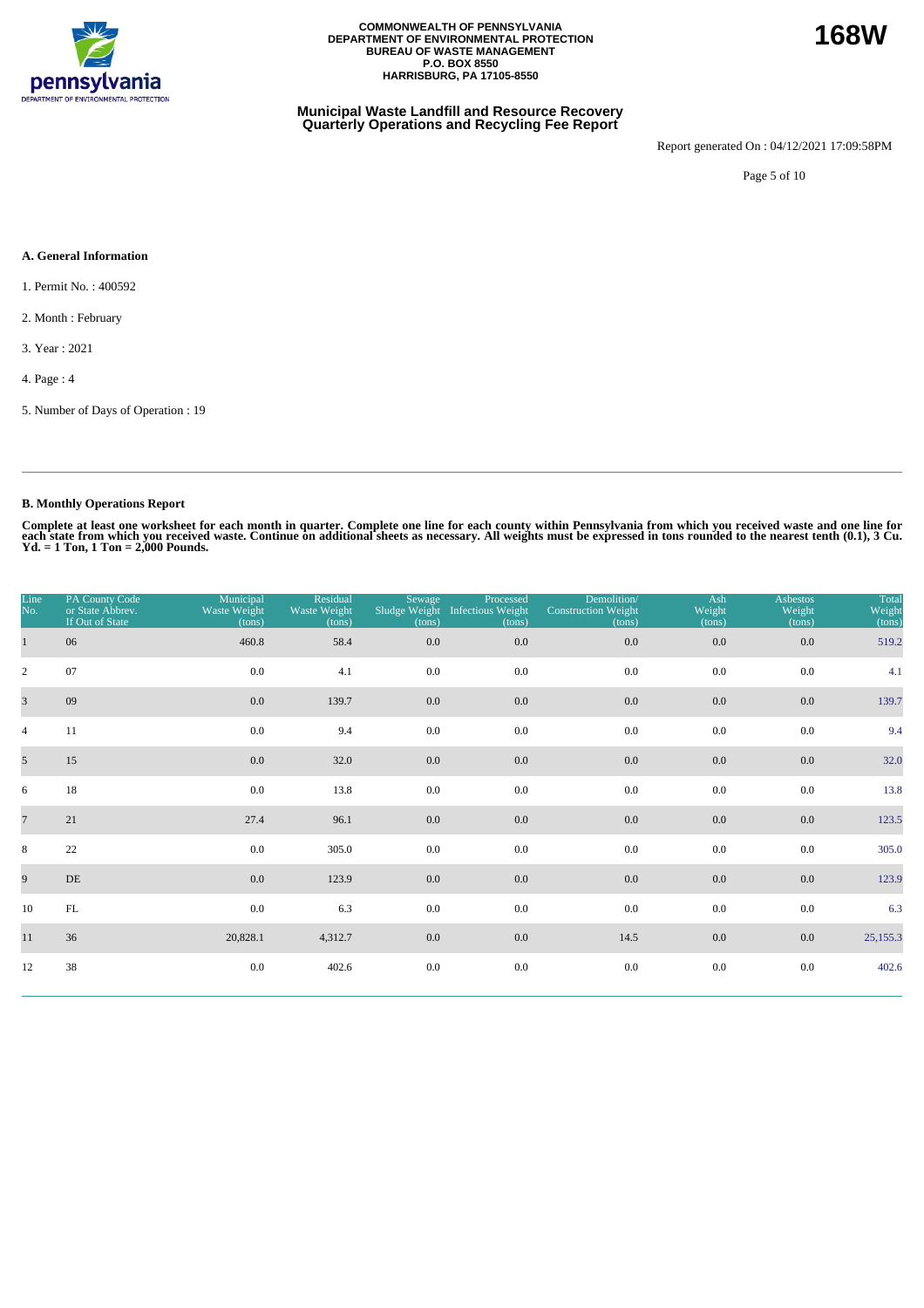

#### **Municipal Waste Landfill and Resource Recovery Quarterly Operations and Recycling Fee Report**

Report generated On : 04/12/2021 17:09:58PM

**168W**

Page 6 of 10

#### **A. General Information**

- 1. Permit No. : 400592
- 2. Month : February
- 3. Year : 2021
- 4. Page : 5
- 5. Number of Days of Operation : 19

### **B. Monthly Operations Report**

| Line<br>No.     | PA County Code<br>or State Abbrev.<br>If Out of State | Municipal<br>Waste Weight<br>(tons) | Residual<br>Waste Weight<br>(tons) | Sewage<br>(tons) | Processed<br>Sludge Weight Infectious Weight<br>(tons) | Demolition/<br><b>Construction Weight</b><br>(tons) | Ash<br>Weight<br>(tons) | <b>Asbestos</b><br>Weight<br>(tons) | Total<br>Weight<br>(tons) |
|-----------------|-------------------------------------------------------|-------------------------------------|------------------------------------|------------------|--------------------------------------------------------|-----------------------------------------------------|-------------------------|-------------------------------------|---------------------------|
|                 | 39                                                    | 0.0                                 | 908.1                              | 0.0              | 0.0                                                    | $0.0\,$                                             | 0.0                     | 0.0                                 | 908.1                     |
| $\overline{c}$  | 40                                                    | 0.0                                 | 83.8                               | 0.0              | 0.0                                                    | 0.0                                                 | 0.0                     | 0.0                                 | 83.8                      |
| $\overline{3}$  | $\mbox{MD}$                                           | 0.0                                 | 5.0                                | 0.0              | 0.0                                                    | $0.0\,$                                             | 0.0                     | 0.0                                 | 5.0                       |
| $\overline{4}$  | 45                                                    | 0.0                                 | 18.7                               | 0.0              | 0.0                                                    | 0.0                                                 | 0.0                     | 0.0                                 | 18.7                      |
| 5 <sup>5</sup>  | 46                                                    | 0.0                                 | 13.9                               | $0.0\,$          | 0.0                                                    | 0.0                                                 | $0.0\,$                 | 0.0                                 | 13.9                      |
| 6               | $\mathbf{N}\mathbf{J}$                                | 0.0                                 | 45.5                               | 0.0              | 0.0                                                    | 0.0                                                 | 0.0                     | 0.0                                 | 45.5                      |
| $7\overline{ }$ | $\ensuremath{\text{NY}}$                              | 0.0                                 | 12.9                               | $0.0\,$          | 0.0                                                    | 0.0                                                 | 0.0                     | 0.0                                 | 12.9                      |
| 8               | NC                                                    | 0.0                                 | 122.9                              | 0.0              | 0.0                                                    | 0.0                                                 | 0.0                     | 0.0                                 | 122.9                     |
| 9               | 48                                                    | 0.0                                 | 5.0                                | $0.0\,$          | 0.0                                                    | 0.0                                                 | 0.0                     | 0.0                                 | 5.0                       |
| 10              | 49                                                    | 0.0                                 | 21.1                               | 0.0              | 0.0                                                    | 0.0                                                 | 0.0                     | 0.0                                 | 21.1                      |
| 11              | 51                                                    | $0.0\,$                             | 1.7                                | $0.0\,$          | 0.0                                                    | 0.0                                                 | 0.0                     | 0.0                                 | 1.7                       |
| 12              | 54                                                    | $0.0\,$                             | 9.2                                | 0.0              | 0.0                                                    | 0.0                                                 | 0.0                     | 0.0                                 | 9.2                       |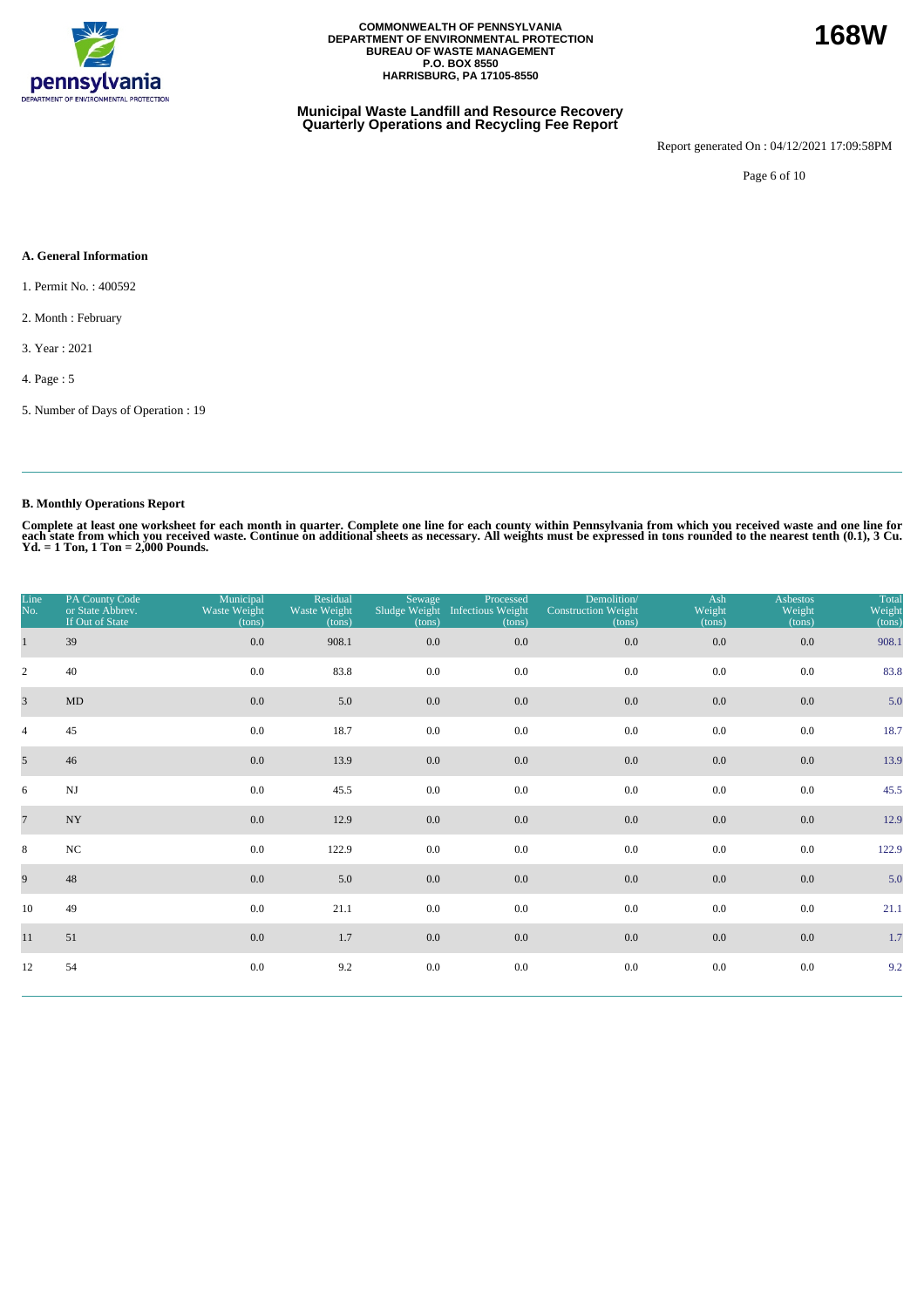

#### **Municipal Waste Landfill and Resource Recovery Quarterly Operations and Recycling Fee Report**

Report generated On : 04/12/2021 17:09:58PM

Page 7 of 10

#### **A. General Information**

- 1. Permit No. : 400592
- 2. Month : February
- 3. Year : 2021
- 4. Page : 6
- 5. Number of Days of Operation : 19

### **B. Monthly Operations Report**

| Line<br>No.             | PA County Code<br>or State Abbrev.<br>If Out of State | Municipal<br>Waste Weight<br>(tons) | Residual<br>Waste Weight<br>(tons) | Sewage<br>Sludge Weight<br>(tons) | Processed<br><b>Infectious Weight</b><br>(tons) | Demolition/<br><b>Construction Weight</b><br>(tons) | Ash<br>Weight<br>(tons) | <b>Asbestos</b><br>Weight<br>(tons) | Total<br>Weight<br>(tons) |
|-------------------------|-------------------------------------------------------|-------------------------------------|------------------------------------|-----------------------------------|-------------------------------------------------|-----------------------------------------------------|-------------------------|-------------------------------------|---------------------------|
| $\mathbf{1}$            | 60                                                    | 0.0                                 | 3.2                                | 0.0                               | $0.0\,$                                         | 0.0                                                 | $0.0\,$                 | 0.0                                 | 3.2                       |
| $\overline{2}$          | 66                                                    | 0.0                                 | 135.3                              | 0.0                               | $0.0\,$                                         | 0.0                                                 | 0.0                     | 0.0                                 | 135.3                     |
| $\overline{\mathbf{3}}$ | 67                                                    | 0.0                                 | 116.2                              | 0.0                               | $0.0\,$                                         | 0.0                                                 | 0.0                     | 0.0                                 | 116.2                     |
| $\overline{4}$          |                                                       |                                     |                                    |                                   |                                                 |                                                     |                         |                                     |                           |
| $\mathfrak{S}$          |                                                       |                                     |                                    |                                   |                                                 |                                                     |                         |                                     |                           |
| 6                       |                                                       |                                     |                                    |                                   |                                                 |                                                     |                         |                                     |                           |
| $\overline{7}$          |                                                       |                                     |                                    |                                   |                                                 |                                                     |                         |                                     |                           |
| $\,8\,$                 |                                                       |                                     |                                    |                                   |                                                 |                                                     |                         |                                     |                           |
| 9                       |                                                       |                                     |                                    |                                   |                                                 |                                                     |                         |                                     |                           |
| 10                      |                                                       |                                     |                                    |                                   |                                                 |                                                     |                         |                                     |                           |
| $1\,1$                  |                                                       |                                     |                                    |                                   |                                                 |                                                     |                         |                                     |                           |
| 12                      |                                                       |                                     |                                    |                                   |                                                 |                                                     |                         |                                     |                           |
| 13                      | <b>Monthly Total</b>                                  | 21,316.3                            | 7,006.5                            | 0.0                               | 0.0                                             | 14.5                                                | 0.0                     | 0.0                                 | 28,337.3                  |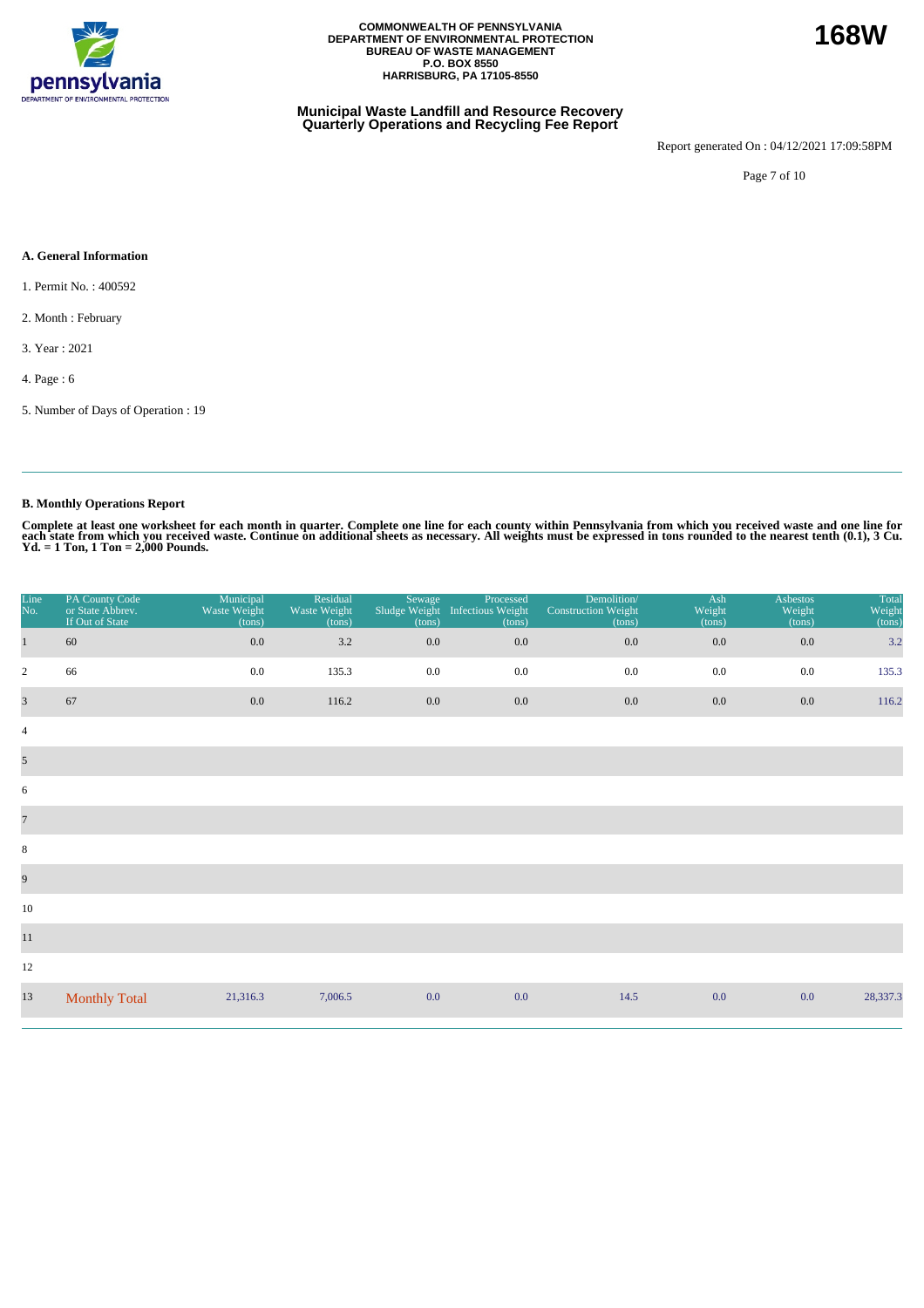

#### **Municipal Waste Landfill and Resource Recovery Quarterly Operations and Recycling Fee Report**

Report generated On : 04/12/2021 17:09:58PM

Page 8 of 10

#### **A. General Information**

1. Permit No. : 400592

2. Month : March

3. Year : 2021

4. Page : 7

5. Number of Days of Operation : 24

### **B. Monthly Operations Report**

Complete at least one worksheet for each month in quarter. Complete one line for each county within Pennsylvania from which you received waste and one line for<br>each state from which you received waste. Continue on addition

| Line<br>No.     | PA County Code<br>or State Abbrev.<br>If Out of State | Municipal<br>Waste Weight<br>(tons) | Residual<br>Waste Weight<br>(tons) | Sewage<br>Sludge Weight<br>(tons) | Processed<br><b>Infectious Weight</b><br>(tons) | Demolition/<br><b>Construction Weight</b><br>(tons) | Ash<br>Weight<br>(tons) | <b>Asbestos</b><br>Weight<br>(tons) | Total<br>Weight<br>(tons) |
|-----------------|-------------------------------------------------------|-------------------------------------|------------------------------------|-----------------------------------|-------------------------------------------------|-----------------------------------------------------|-------------------------|-------------------------------------|---------------------------|
| $\mathbf{1}$    | 06                                                    | 10.6                                | 36.5                               | 0.0                               | 0.0                                             | 0.0                                                 | $0.0\,$                 | 0.0                                 | 47.1                      |
| $\overline{2}$  | 07                                                    | $0.0\,$                             | 10.2                               | 0.0                               | 0.0                                             | 0.0                                                 | 0.0                     | 0.0                                 | 10.2                      |
| $\overline{3}$  | 09                                                    | 0.0                                 | 218.7                              | 0.0                               | 0.0                                             | 0.0                                                 | 0.0                     | 0.0                                 | 218.7                     |
| $\overline{4}$  | 14                                                    | 0.0                                 | 10.6                               | $0.0\,$                           | 0.0                                             | 0.0                                                 | $0.0\,$                 | 0.0                                 | 10.6                      |
| 5 <sup>5</sup>  | 15                                                    | 0.0                                 | 22.0                               | 0.0                               | $0.0\,$                                         | 0.0                                                 | $0.0\,$                 | 0.0                                 | 22.0                      |
| 6               | 18                                                    | 0.0                                 | 59.8                               | 0.0                               | 0.0                                             | 0.0                                                 | 0.0                     | 0.0                                 | 59.8                      |
| $7\phantom{.0}$ | 21                                                    | 231.4                               | 36.0                               | 0.0                               | 0.0                                             | 0.0                                                 | 0.0                     | 0.0                                 | 267.4                     |
| 8               | 22                                                    | 37.1                                | 291.4                              | 0.0                               | 0.0                                             | 0.0                                                 | 0.0                     | 0.0                                 | 328.5                     |
| 9               | DE                                                    | 0.0                                 | 76.3                               | 0.0                               | 0.0                                             | 0.0                                                 | 0.0                     | 0.0                                 | 76.3                      |
| 10              | 36                                                    | 27,723.1                            | 5,063.3                            | 0.0                               | 0.0                                             | 25.8                                                | $0.0\,$                 | 0.0                                 | 32,812.2                  |
| 11              | 38                                                    | 0.0                                 | 799.0                              | 0.0                               | 0.0                                             | 0.0                                                 | 0.0                     | 0.0                                 | 799.0                     |
| 12              | 39                                                    | 0.0                                 | 1,085.6                            | $0.0\,$                           | $0.0\,$                                         | 0.0                                                 | 0.0                     | 0.0                                 | 1,085.6                   |

**168W**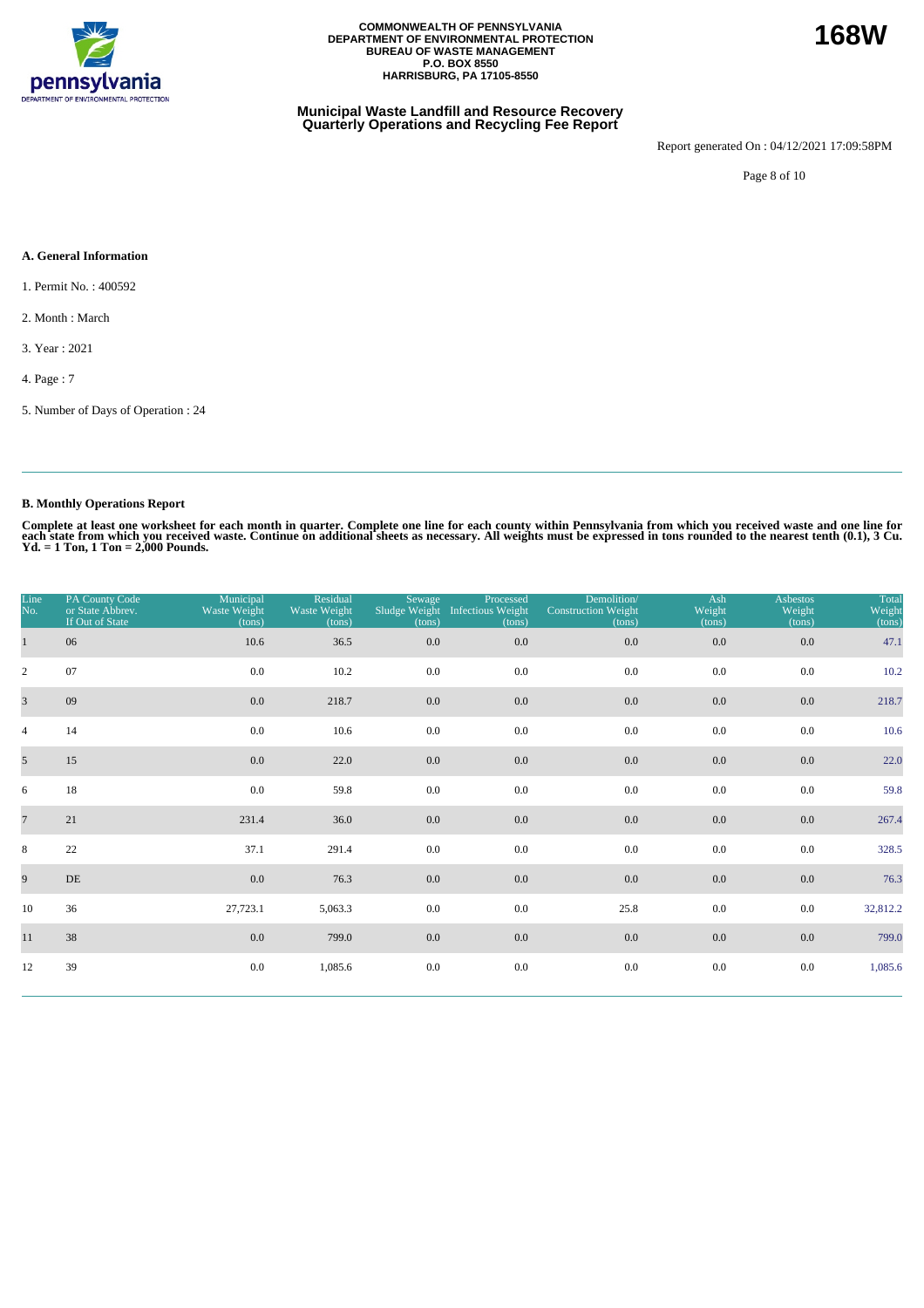

#### **Municipal Waste Landfill and Resource Recovery Quarterly Operations and Recycling Fee Report**

Report generated On : 04/12/2021 17:09:58PM

**168W**

Page 9 of 10

#### **A. General Information**

1. Permit No. : 400592

2. Month : March

3. Year : 2021

4. Page : 8

5. Number of Days of Operation : 24

### **B. Monthly Operations Report**

| Line<br>No.     | PA County Code<br>or State Abbrev.<br>If Out of State | Municipal<br>Waste Weight<br>(tons) | Residual<br>Waste Weight<br>(tons) | Sewage<br>(tons) | Processed<br>Sludge Weight Infectious Weight<br>(tons) | Demolition/<br><b>Construction Weight</b><br>(tons) | Ash<br>Weight<br>(tons) | <b>Asbestos</b><br>Weight<br>(tons) | Total<br>Weight<br>(tons) |
|-----------------|-------------------------------------------------------|-------------------------------------|------------------------------------|------------------|--------------------------------------------------------|-----------------------------------------------------|-------------------------|-------------------------------------|---------------------------|
| $\mathbf{1}$    | 40                                                    | $0.0\,$                             | 104.4                              | $0.0\,$          | 0.0                                                    | 0.0                                                 | 0.0                     | $0.0\,$                             | 104.4                     |
| $\overline{2}$  | MD                                                    | 0.0                                 | 4.1                                | 0.0              | 0.0                                                    | 0.0                                                 | 0.0                     | 0.0                                 | 4.1                       |
| $\overline{3}$  | 45                                                    | 0.0                                 | 35.1                               | 0.0              | 0.0                                                    | 0.0                                                 | 0.0                     | 0.0                                 | 35.1                      |
| $\overline{4}$  | 46                                                    | 0.0                                 | 29.3                               | 0.0              | 0.0                                                    | 0.0                                                 | 0.0                     | 0.0                                 | 29.3                      |
| $5\overline{)}$ | $\mathbf{N}\mathbf{J}$                                | 0.0                                 | 45.2                               | $0.0\,$          | 0.0                                                    | $0.0\,$                                             | 0.0                     | 0.0                                 | 45.2                      |
| 6               | $_{\mathrm{NY}}$                                      | 0.0                                 | 60.4                               | 0.0              | 0.0                                                    | 0.0                                                 | 0.0                     | 0.0                                 | 60.4                      |
| $\overline{7}$  | NC                                                    | $0.0\,$                             | 250.1                              | $0.0\,$          | 0.0                                                    | $0.0\,$                                             | 0.0                     | $0.0\,$                             | 250.1                     |
| 8               | 48                                                    | 0.0                                 | 23.9                               | 0.0              | 0.0                                                    | 0.0                                                 | 0.0                     | 0.0                                 | 23.9                      |
| 9               | 49                                                    | 0.0                                 | 23.6                               | $0.0\,$          | 0.0                                                    | 0.0                                                 | 0.0                     | 0.0                                 | 23.6                      |
| 10              | 51                                                    | 0.0                                 | 2.1                                | 0.0              | 0.0                                                    | 0.0                                                 | 0.0                     | 0.0                                 | 2.1                       |
| 11              | 54                                                    | 0.0                                 | 18.6                               | $0.0\,$          | 0.0                                                    | $0.0\,$                                             | 0.0                     | 0.0                                 | 18.6                      |
| 12              | VA                                                    | 0.0                                 | 0.6                                | 0.0              | 0.0                                                    | $0.0\,$                                             | 0.0                     | $0.0\,$                             | 0.6                       |